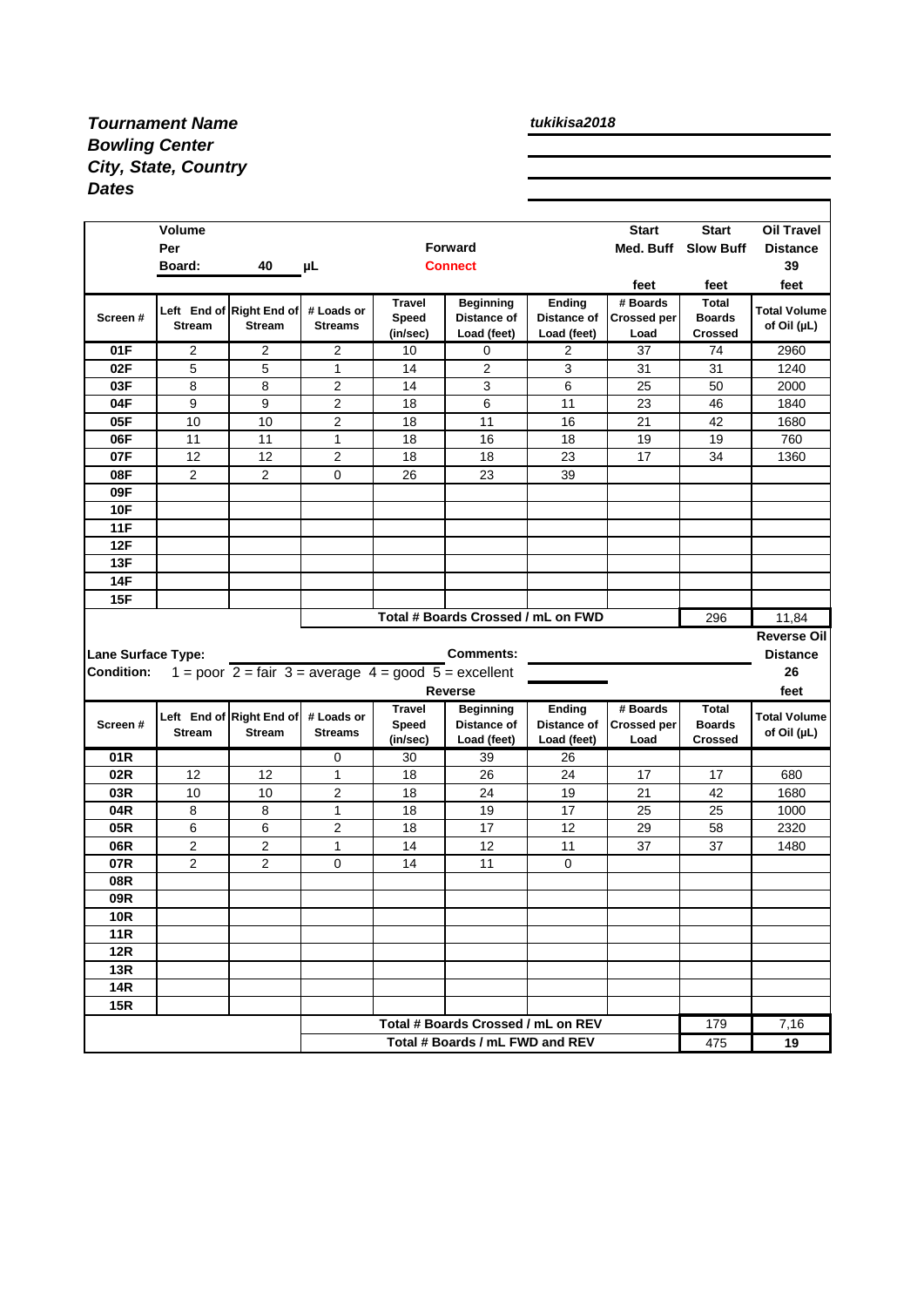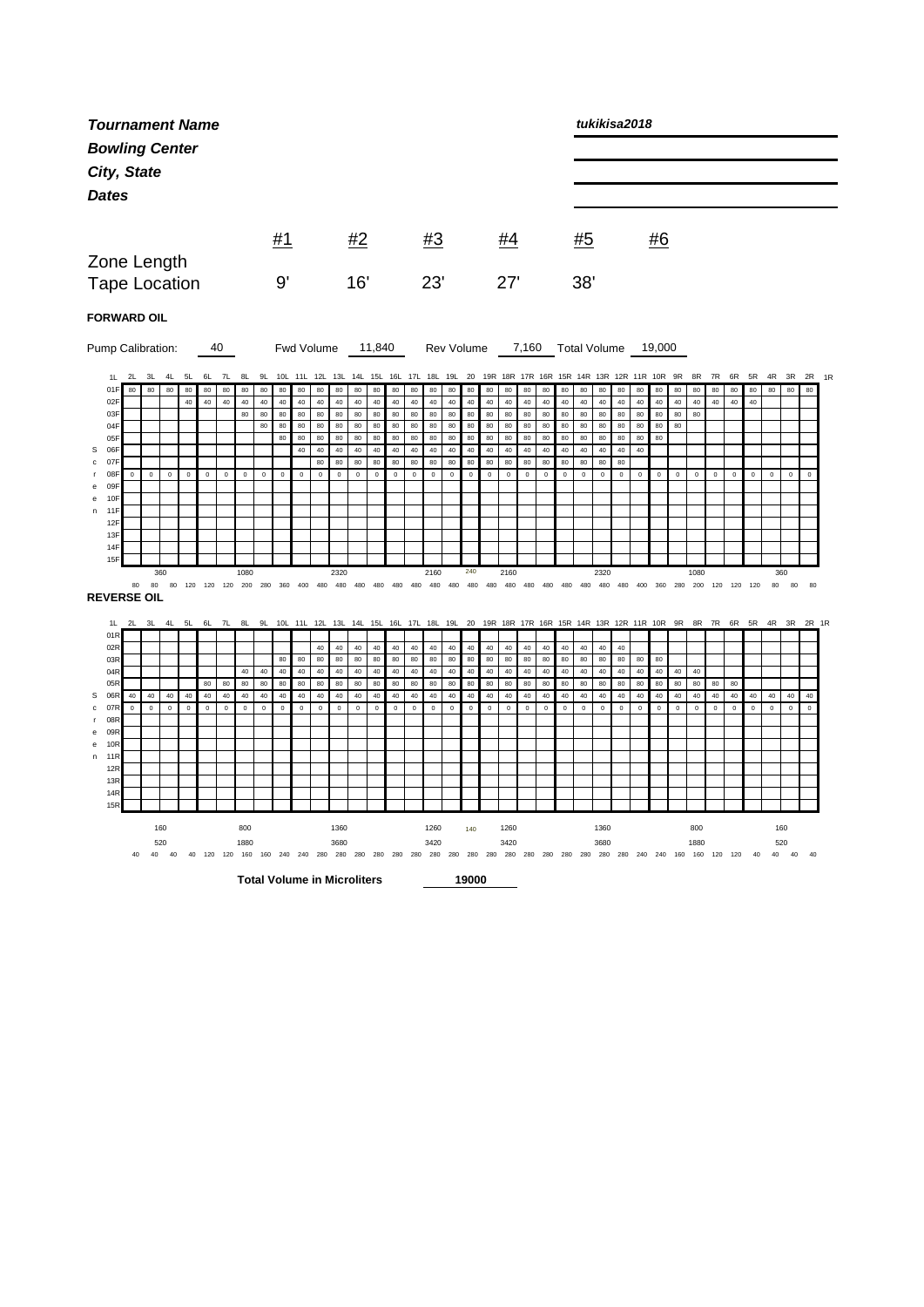| <b>Microliters</b> | Avg. 2-5L |       | Avg. 6-10L Avg. 11-15L Avg. 16-20L Avg. 20-16R Avg. 15-11R Avg. 10-6R |        |        |        |       | Avg. 5-2R |
|--------------------|-----------|-------|-----------------------------------------------------------------------|--------|--------|--------|-------|-----------|
|                    | 130       | 376   | 736                                                                   | 760    | 760    | 736    | 376   | 130       |
| <b>Ratio</b>       | 20:2L     | 20:5L | 20:10L                                                                | 20:15L | 20:15R | 20:10R | 20:5R | 20:2R     |
|                    | 6,33      | 4,75  | 1,27                                                                  | 1.00   | 1.00   | 1,27   | 4,75  | 6,33      |